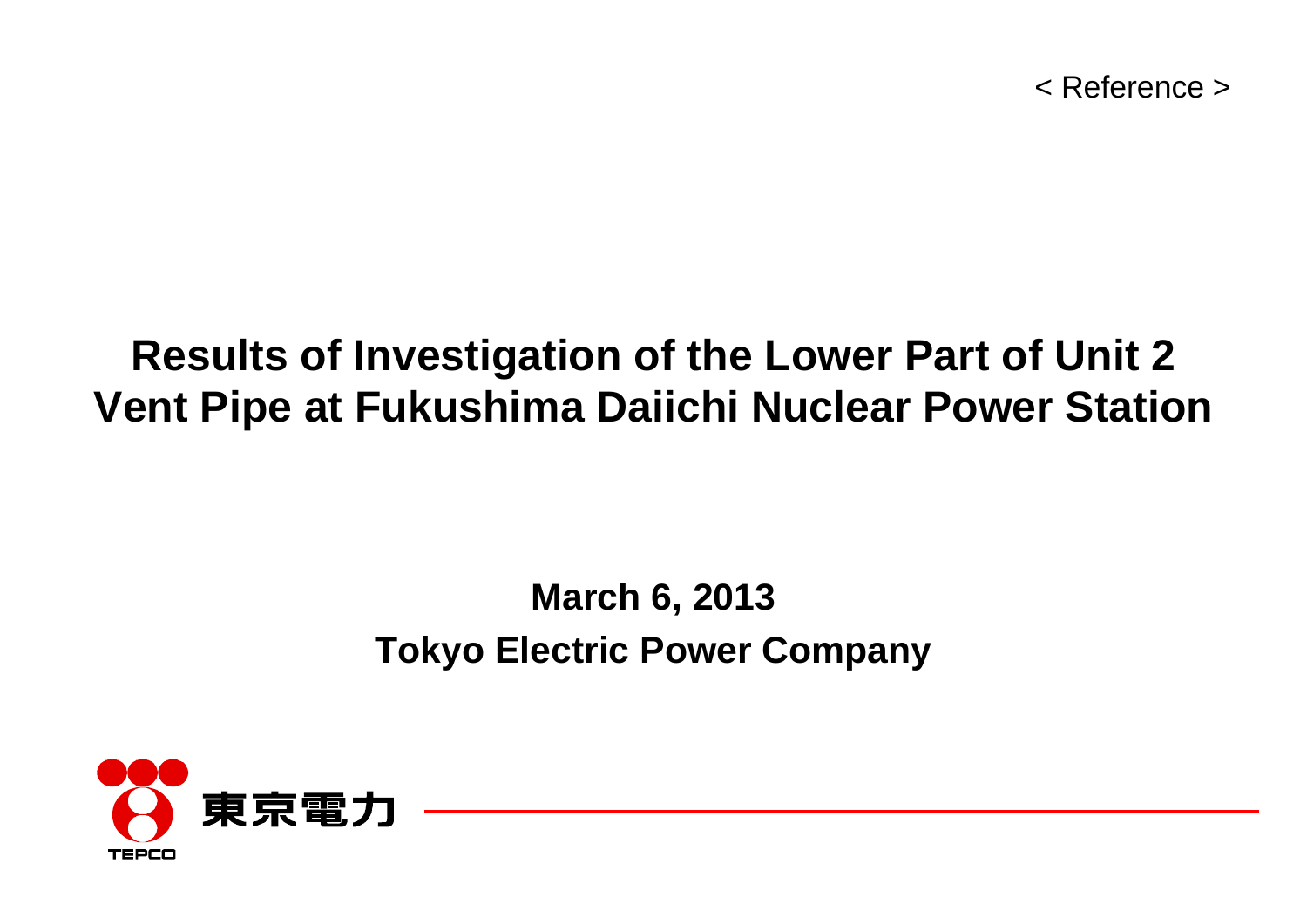## **Investigation Locations and Current Conditions (East-northeast Vent Pipe)**



Photo taken on March 6, 2013 by TEPCO